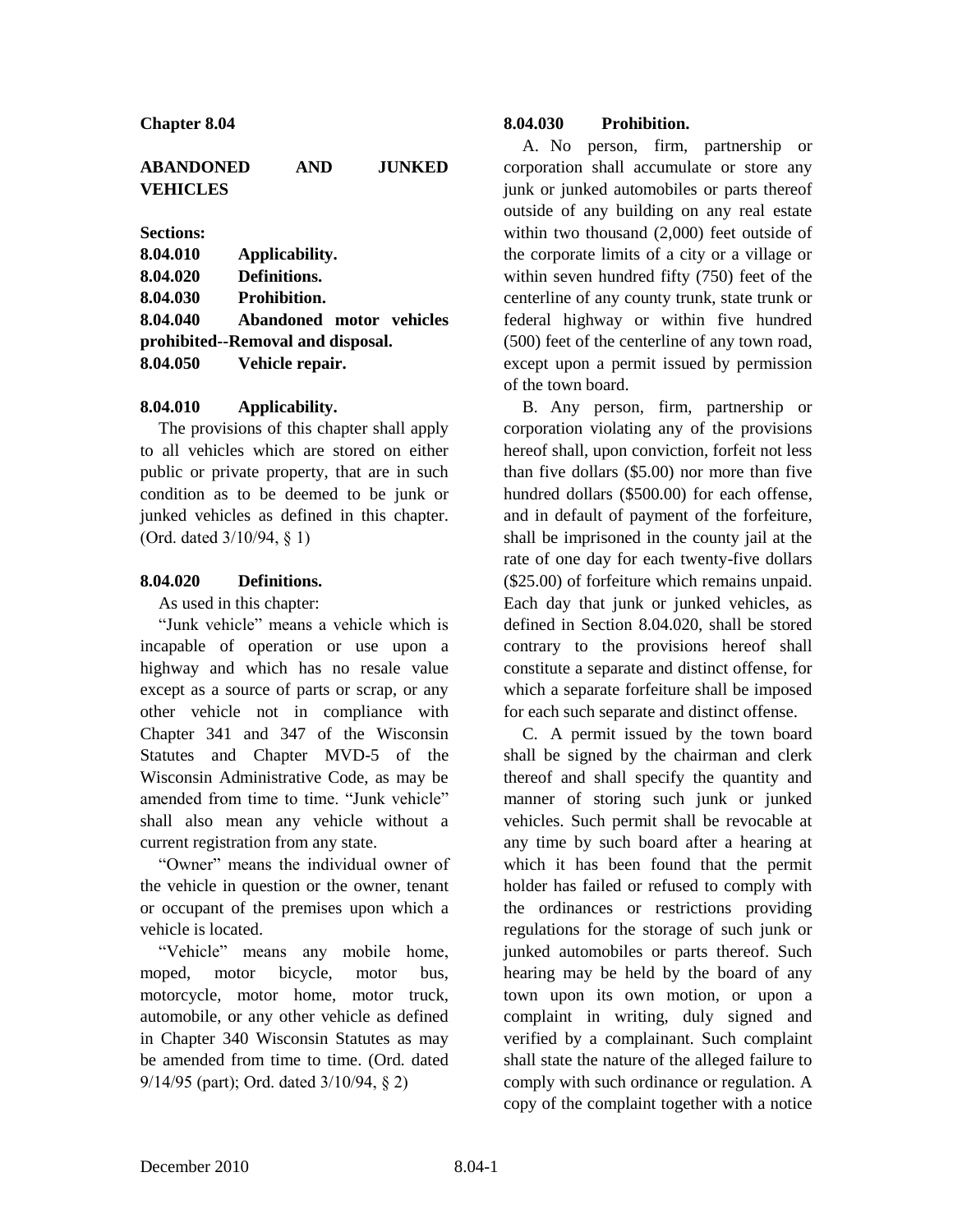of the hearing shall be served upon the permit holder not less than ten (10) days previous to the date of hearing.

D. Any person, firm, partnership or corporation now engaged in the business of accumulating or storing and leaving accumulated or stored junk or junked automobiles, or parts thereof, outside of any building on any real estate within two thousand (2,000) feet outside the corporate limits of a city or village, or within seven hundred fifty (750) feet of the centerline of any state trunk or federal highway in any town may, upon application therefore to the governing body of such town upon showing such facts, be granted a permit for such place of accumulation or storage; any person, firm, partnership or corporation succeeding a business now engaged in accumulating or storage and leaving accumulated and stored junk or junked automobiles, or parts thereof, outside of any building on real estate as herein before provided, may likewise be granted such permit. (Ord. dated 9/14/95 (part); Ord. dated 3/10/94, § 3)

# **8.04.040 Abandoned motor vehicles prohibited--Removal and disposal.**

A. No person shall abandon or leave unattended, any motor home, or other vehicle as defined in Chapter 340 Wisconsin Statutes, as may be amended from time to time, on any public highway or public or private property for such time, and under such circumstances, that the vehicle reasonably appears to have been abandoned. Any vehicle that has been left unattended on private property without the permission of the property owner for more than forty-eight (48) hours within the town shall be deemed abandoned, except that a motor vehicle on private property shall not be considered an abandoned motor vehicle when it is out of ordinary public view, or when, after investigation by the police officer, the

vehicle has been designated as not abandoned.

B. Any vehicle in violation of this section shall be deemed a public nuisance and shall be impounded until lawfully claimed or disposed of as hereinafter set forth, except that if the police officer determines that the cost of towing and storage charges for the impoundment would exceed the value of the vehicle, the vehicle may be junked or sold by the town prior to the expiration of the impoundment period upon determination by the sheriff of Racine County, or any other law enforcement official having town jurisdiction, that the vehicle is not stolen or otherwise wanted for evidence or for any other reason. All substantially complete vehicles in excess of nineteen (19) model years of age shall be disposed of in accordance with subsection C of this section.

C. Any vehicle which shall be deemed abandoned and not otherwise disposed of, shall be retained in storage for a minimum period of ten (10) days after personal service of a notice has been given to the owner and any lien holder of record to permit reclamation of the vehicle after payment of all accrued charges. In the event that personal service cannot be obtained, such notice may be sent by certified mail, with return receipt requested, to the owner and any lien holder of record. The notice shall contain the following information:

1. Year, make, model and serial number of the vehicle;

2. The date and time when the vehicle was picked up and the place where the vehicle is being held;

3. The reason that the vehicle was picked up and is being held by the town;

4. That the failure of the owner or lien holders to exercise the right of reclamation under this chapter shall be deemed a waiver of all right, title and interest in the vehicle and a consent to the sale of the vehicle.